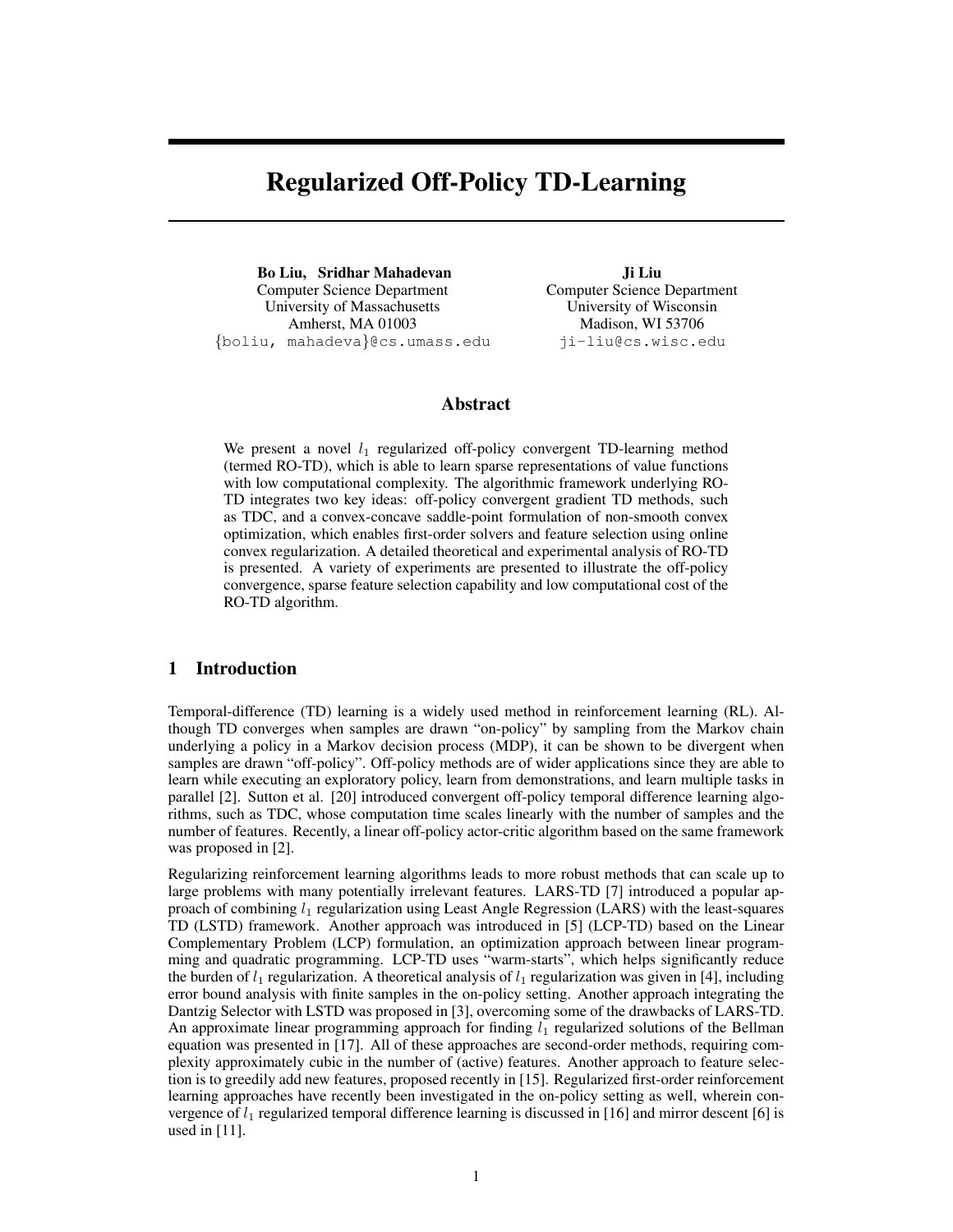In this paper, the off-policy TD learning problem is formulated from the stochastic optimization perspective. A novel objective function is proposed based on the linear equation formulation of the TDC algorithm. The optimization problem underlying off-policy TD methods, such as TDC, is reformulated as a convex-concave saddle-point stochastic approximation problem, which is both convex and incrementally solvable. A detailed theoretical and experimental study of the RO-TD algorithm is presented.

Here is a brief roadmap to the rest of the paper. Section 2 reviews the basics of MDPs, RL and recent work on off-policy convergent TD methods, such as the TDC algorithm. Section 3 introduces the proximal gradient method and the convex-concave saddle-point formulation of non-smooth convex optimization. Section 4 presents the new RO-TD algorithm. Convergence analysis of RO-TD is presented in Section 5. Finally, in Section 6, experimental results are presented to demonstrate the effectiveness of RO-TD.

## 2 Reinforcement Learning and the TDC Algorithm

A *Markov Decision Process* (MDP) is defined by the tuple  $(S, A, P_{ss'}^a, R, \gamma)$ , comprised of a set of states S, a set of (possibly state-dependent) actions  $A(A<sub>s</sub>)$ , a dynamical system model comprised of the transition kernel  $P_{ss}^a$  specifying the probability of transition to state s' from state s under action a, a reward model R, and  $0 \leq \gamma < 1$  is a discount factor. A policy  $\pi : S \to A$  is a deterministic mapping from states to actions. Associated with each policy  $\pi$  is a value function  $V^{\pi}$ , which is the fixed point of the Bellman equation:

$$
V^{\pi}(s) = T^{\pi}V^{\pi}(s) = R^{\pi}(s) + \gamma P^{\pi}V^{\pi}(s)
$$

where  $R^{\pi}$  is the expected immediate reward function (treated here as a column vector) and  $P^{\pi}$  is the state transition function under fixed policy  $\pi$ , and  $T^{\pi}$  is known as the *Bellman operator*. In what follows, we often drop the dependence of  $V^{\pi}$ ,  $T^{\pi}$ ,  $R^{\pi}$  on  $\pi$ , for notational simplicity. In linear value function approximation, a value function is assumed to lie in the linear span of a basis function matrix  $\Phi$  of dimension  $|S| \times d$ , where d is the number of linear independent features. Hence,  $V \approx \dot{V} = \Phi \theta$ . The vector space of all value functions is a normed inner product space, where the "length" of any value function f is measured as  $||f||_{\Xi}^2 = \sum_s \xi(s) f^2(s) = f' \Xi f$  weighted by  $\Xi$ , where  $\Xi$  is defined in Figure 1. For the t-th sample,  $\phi_t$ ,  $\phi'_t$ ,  $\theta'_t$  and  $\delta_t$  are defined in Figure 1. TD learning uses the following update rule  $\theta_{t+1} = \theta_t + \alpha_t \delta_t \phi_t$ , where  $\alpha_t$  is the stepsize. However, TD is only guaranteed to converge in the on-policy setting, although in many off-policy situations, it still has satisfactory performance [21]. TD with gradient correction (TDC) [20] aims to minimize the mean-square projected Bellman error (MSPBE) in order to guarantee off-policy convergence. MSPBE is defined as

$$
\text{MSPBE}(\theta) = \|\Phi\theta - \Pi T(\Phi\theta)\|_{\Xi}^2 = (\Phi^T \Xi (T\Phi\theta - \Phi\theta))^T (\Phi^T \Xi\Phi)^{-1} \Phi^T \Xi (T\Phi\theta - \Phi\theta)
$$
(1)

To avoid computing the inverse matrix  $(\Phi^T \Xi \Phi)^{-1}$  and to avoid the double sampling problem [19] in  $(1)$ , an auxiliary variable w is defined

$$
w = (\Phi^T \Xi \Phi)^{-1} \Phi^T \Xi (T \Phi \theta - \Phi \theta) \tag{2}
$$

The two time-scale gradient descent learning method TDC [20] is defined below

$$
\theta_{t+1} = \theta_t + \alpha_t \delta_t \phi_t - \alpha_t \gamma \phi_t' (\phi_t^T w_t), w_{t+1} = w_t + \beta_t (\delta_t - \phi_t^T w_t) \phi_t \tag{3}
$$

where  $-\alpha_t\gamma\phi_t'(\phi_t^T w_t)$  is the term for correction of gradient descent direction, and  $\beta_t = \eta\alpha_t, \eta > 1$ .

## 3 Proximal Gradient and Saddle-Point First-Order Algorithms

We now introduce some background material from convex optimization. The proximal mapping associated with a convex function h is defined as:<sup>1</sup>

$$
prox_h(x) = \arg\min_u (h(u) + \frac{1}{2} ||u - x||^2)
$$
 (4)

<sup>&</sup>lt;sup>1</sup>The proximal mapping can be shown to be the resolvent of the subdifferential of the function  $h$ .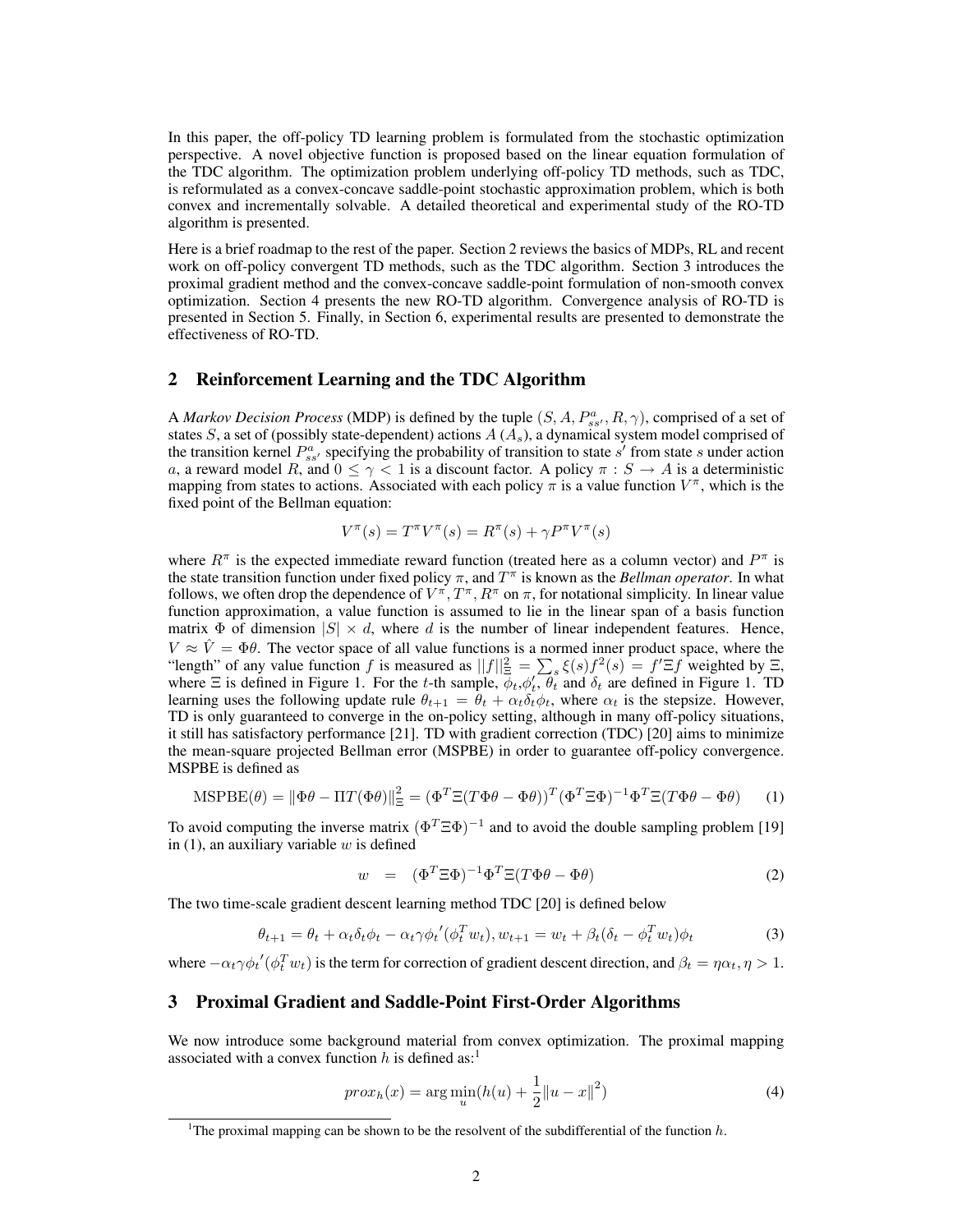- $\Xi$  is a diagonal matrix whose entries  $\xi(s)$  are given by a positive probability distribution over states.  $\Pi = \Phi(\Phi^T \Xi \Phi)^{-1} \Phi^T \Xi$  is the weighted least-squares projection operator.
- A square root of A is a matrix B satisfying  $B^2 = A$  and B is denoted as  $A^{\frac{1}{2}}$ . Note that  $A^{\frac{1}{2}}$  may not be unique.
- $[\cdot, \cdot]$  is a row vector, and  $[\cdot; \cdot]$  is a column vector.
- For the t-th sample,  $\phi_t$  (the t-th row of  $\Phi$ ),  $\phi'_t$  (the t-th row of  $\Phi'$ ) are the feature vectors corresponding to  $s_t$ ,  $s'_t$ , respectively.  $\theta_t$  is the coefficient vector for t-th sample in firstorder TD learning methods, and  $\delta_t = (r_t + \gamma \phi_t^{'T} \theta_t) - \phi_t^T \theta_t$  is the temporal difference error. Also,  $x_t = [w_t; \theta_t]$ ,  $\alpha_t$  is a stepsize,  $\beta_t = \eta \alpha_t, \eta > 0$ .
- *m*, *n* are conjugate numbers if  $\frac{1}{m} + \frac{1}{n} = 1, m \ge 1, n \ge 1$ .  $||x||_m = (\sum_j |x_j|^m)^{\frac{1}{m}}$  is the  $m$ -norm of vector  $x$ .
- $\rho$  is  $l_1$  regularization parameter,  $\lambda$  is the eligibility trace factor, N is the sample size, d is the number of basis functions,  $p$  is the number of active basis functions.



In the case of  $h(x) = \rho ||x||_1 (\rho > 0)$ , which is particularly important for sparse feature selection, the proximal operator turns out to be the soft-thresholding operator  $S_\rho(\cdot)$ , which is an *entry-wise* shrinkage operator:

$$
proxh(x)i = S\rho(xi) = max(xi - \rho, 0) - max(-xi - \rho, 0)
$$
 (5)

where i is the index, and  $\rho$  is a threshold. With this background, we now introduce the proximal gradient method. If the optimization problem is

$$
x^* = \arg\min_{x \in X} \left( f(x) + h(x) \right) \tag{6}
$$

wherein  $f(x)$  is a convex and differentiable loss function and the regularization term  $h(x)$  is convex, possibly non-differentiable and computing  $prox<sub>h</sub>$  is not expensive, then computation of (6) can be carried out using the *proximal gradient method*:

$$
x_{t+1} = prox_{\alpha_t h} (x_t - \alpha_t \nabla f(x_t))
$$
\n<sup>(7)</sup>

where  $\alpha_t > 0$  is a (decaying) stepsize, a constant or it can be determined by line search.

## 3.1 Convex-concave Saddle-Point First Order Algorithms

The key novel contribution of our paper is a convex-concave saddle-point formulation for regularized off-policy TD learning. A convex-concave saddle-point problem is formulated as follows. Let  $x \in X, y \in Y$ , where X, Y are both nonempty bounded closed convex sets, and  $f(x) : X \to \mathbb{R}$ be a convex function. If there exists a function  $\varphi(\cdot, \cdot)$  such that  $f(x)$  can be represented as  $f(x) := \sup_{y \in Y} \varphi(x, y)$ , then the pair  $(\varphi, Y)$  is referred as the saddle-point representation of f. The optimization problem of minimizing  $f$  over  $X$  is converted into an equivalent convex-concave saddle-point problem  $SadVal = \inf_{x \in X} \sup_{y \in Y} \varphi(x, y)$  of  $\varphi$  on  $X \times Y$ . If f is non-smooth yet convex and well structured, which is not suitable for many existing optimization approaches requiring smoothness, its saddle-point representation  $\varphi$  is often smooth and convex. Thus, convex-concave saddle-point problems are, therefore, usually better suited for first-order methods [6]. A comprehensive overview on extending convex minimization to convex-concave saddle-point problems with unified variational inequalities is presented in [1]. As an example, consider  $f(x) = ||Ax - b||_m$ which admits a bilinear minimax representation

$$
f(x) := \|Ax - b\|_{m} = \max_{\|y\|_{n} \le 1} y^{T} (Ax - b)
$$
\n(8)

where  $m, n$  are conjugate numbers. Using the approach in [13], Equation (8) can be solved as

$$
x_{t+1} = x_t - \alpha_t A^T y_t, y_{t+1} = \Pi_n (y_t + \alpha_t (Ax_t - b))
$$
\n(9)

where  $\Pi_n$  is the projection operator of y onto the unit  $l_n$ -ball  $||y||_n \le 1$ , which is defined as  $min(1, 1/||y||)$ 

$$
\Pi_n(y) = \min(1, 1/\|y\|_n)y, n = 2, 3, \cdots, \Pi_{\infty}(y_i) = \min(1, 1/\|y_i\|)y_i
$$
(10)

and  $\Pi_{\infty}$  is an entrywise operator.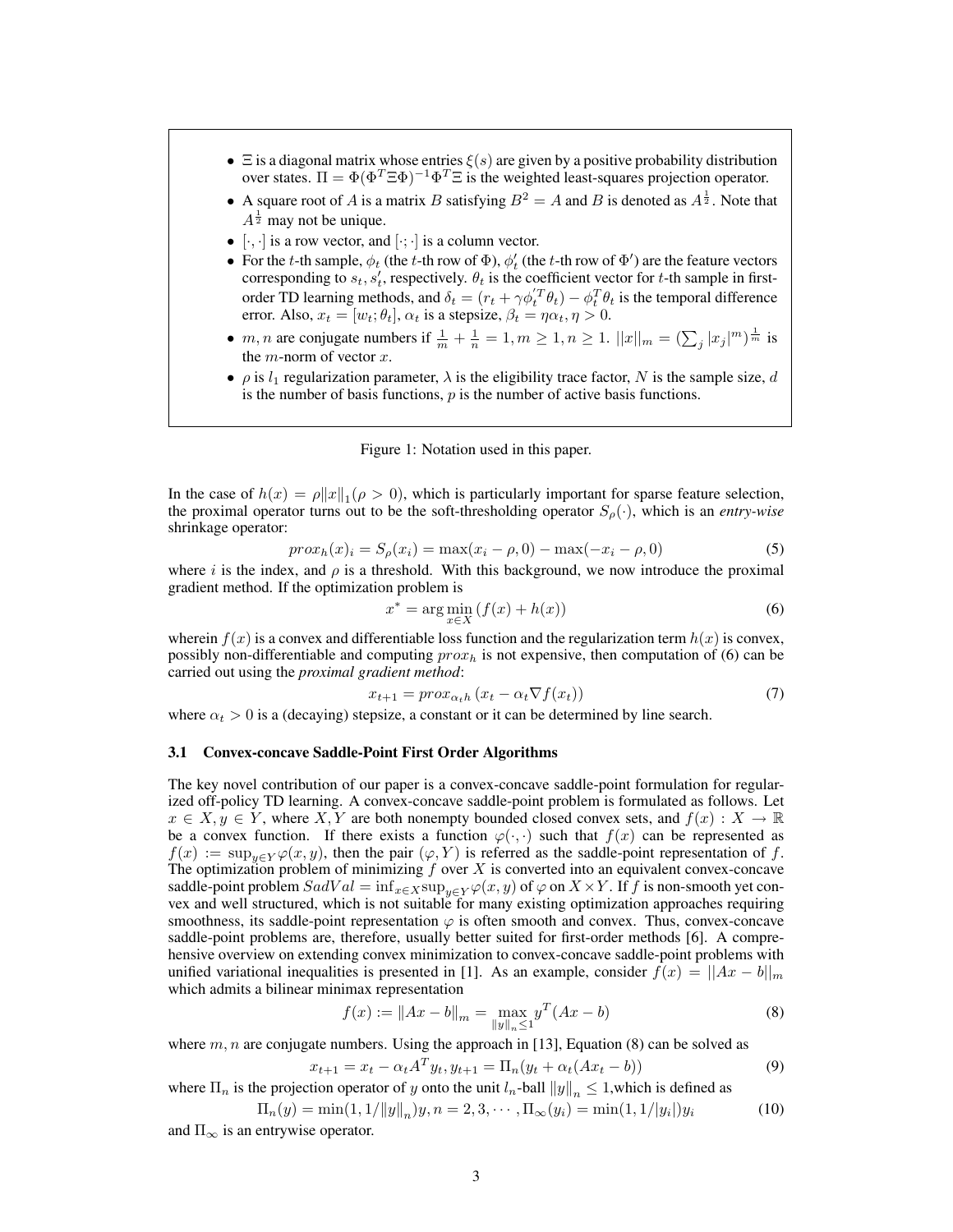# 4 Regularized Off-policy Convergent TD-Learning

We now describe a novel algorithm, regularized off-policy convergent TD-learning (RO-TD), which combines off-policy convergence and scalability to large feature spaces. The objective function is proposed based on the linear equation formulation of the TDC algorithm. Then the objective function is represented via its dual minimax problem. The RO-TD algorithm is proposed based on the primal-dual subgradient saddle-point algorithm, and inspired by related methods in [12],[13].

## 4.1 Objective Function of Off-policy TD Learning

In this subsection, we describe the objective function of the regularized off-policy RL problem. We now first formulate the two updates of  $\theta_t$ ,  $w_t$  into a single iteration by rearranging the two equations in (3) as  $x_{t+1} = x_t - \alpha_t (A_t \dot{x}_t - b_t)$ , where  $x_t = [w_t; \theta_t]$ ,

$$
A_t = \begin{bmatrix} \eta \phi_t \phi_t^T & \eta \phi_t (\phi_t - \gamma \phi'_{t})^T \\ \gamma \phi'_{t} \phi_t^T & \phi_t (\phi_t - \gamma \phi'_{t})^T \end{bmatrix}, b_t = \begin{bmatrix} \eta r_t \phi_t \\ r_t \phi_t \end{bmatrix}
$$
(11)

Following [20], the TDC algorithm solution follows from the linear equation  $Ax = b$ , where

$$
A = \mathbb{E}[A_t], b = \mathbb{E}[b_t], x = [w; \theta]
$$
\n
$$
(12)
$$

There are some issues regarding the objective function, which arise from the online convex optimization and reinforcement learning perspectives, respectively. The first concern is that the objective function should be convex and stochastically solvable. Note that  $A, A_t$  are neither PSD nor symmetric, and it is not straightforward to formulate a convex objective function based on them. The second concern is that since we do not have knowledge of  $A$ , the objective function should be separable so that it is stochastically solvable based on  $A_t$ ,  $b_t$ . The other concern regards the sampling condition in temporal difference learning: double-sampling. As pointed out in [19], double-sampling is a necessary condition to obtain an unbiased estimator if the objective function is the Bellman residual or its derivatives (such as projected Bellman residual), wherein the product of Bellman error or projected Bellman error metrics are involved. To overcome this sampling condition constraint, the product of TD errors should be avoided in the computation of gradients. Consequently, based on the linear equation formulation in (12) and the requirement on the objective function discussed above, we propose the regularized loss function as

$$
L(x) = \|Ax - b\|_{m} + h(x)
$$
 (13)

Here we also enumerate some intuitive objective functions and give a brief analysis on the reasons why they are not suitable for regularized off-policy first-order TD learning. One intuitive idea is to add a sparsity penalty on MSPBE, i.e.,  $L(\theta) = \text{MSPBE}(\theta) + \rho \|\theta\|_1$ . Because of the  $l_1$  penalty term, the solution to  $\nabla L = 0$  does not have an analytical form and is thus difficult to compute. The second intuition is to use the online least squares formulation of the linear equation  $Ax = b$ . However, since A is not symmetric and positive semi-definite (PSD),  $A^{\frac{1}{2}}$  does not exist and thus  $Ax = b$  cannot be reformulated as  $\min_{x \in X} ||A^{\frac{1}{2}}x - A^{-\frac{1}{2}}b||_2^2$ . Another possible idea is to attempt to find an objective function whose gradient is exactly  $A_t x_t - b_t$  and thus the regularized gradient is  $prox_{\alpha_t h(x_t)}(A_t x_t - b_t)$ . However, since  $A_t$  is not symmetric, this gradient does not explicitly correspond to any kind of optimization problem, not to mention a convex one<sup>2</sup>.

## 4.2 RO-TD Algorithm Design

In this section, the problem of (13) is formulated as a convex-concave saddle-point problem, and the RO-TD algorithm is proposed. Analogous to (8), the regularized loss function can be formulated as

$$
||Ax - b||_{m} + h(x) = \max_{||y||_{n} \le 1} y^{T} (Ax - b) + h(x)
$$
\n(14)

Similar to (9), Equation (14) can be solved via an iteration procedure as follows, where  $x_t = [w_t; \theta_t]$ .

$$
x_{t+\frac{1}{2}} = x_t - \alpha_t A_t^T y_t \quad , \quad y_{t+\frac{1}{2}} = y_t + \alpha_t (A_t x_t - b_t)
$$
  

$$
x_{t+1} = prox_{\alpha_t h} (x_{t+\frac{1}{2}}) \quad , \quad y_{t+1} = \Pi_n (y_{t+\frac{1}{2}})
$$
 (15)

<sup>&</sup>lt;sup>2</sup>Note that the  $A$  matrix in GTD2's linear equation representation is symmetric, yet is not PSD, so it cannot be formulated as a convex problem.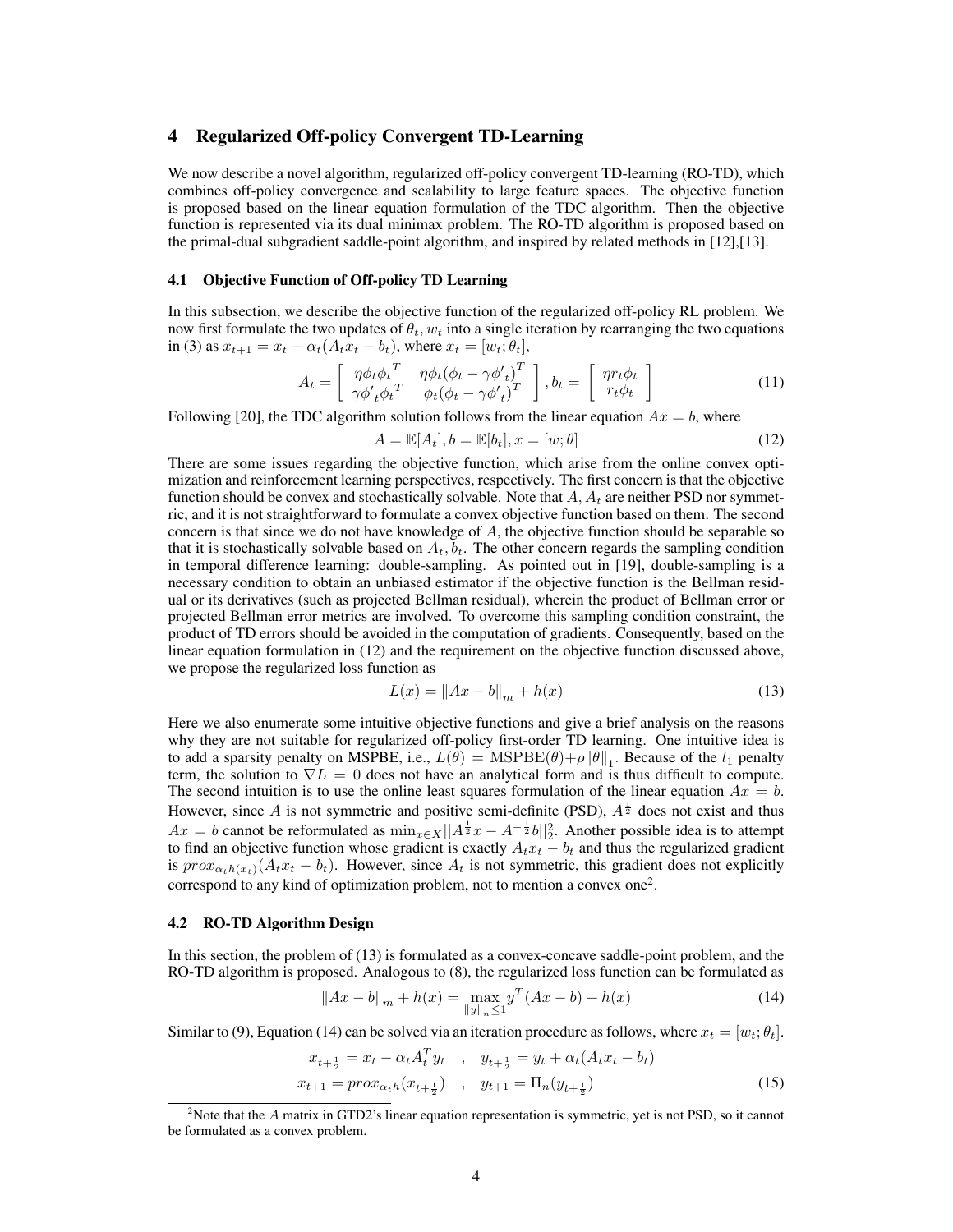The averaging step, which plays a crucial role in stochastic optimization convergence, generates the *approximate saddle-points* [6, 12]

$$
\bar{x}_t = \left(\sum_{i=0}^t \alpha_i\right)^{-1} \sum_{i=0}^t \alpha_i x_i, \bar{y}_t = \left(\sum_{i=0}^t \alpha_i\right)^{-1} \sum_{i=0}^t \alpha_i y_i \tag{16}
$$

Due to the computation of  $A_t$  in (15) at each iteration, the computation cost appears to be  $O(N d^2)$ , where N, d are defined in Figure 1. However, the computation cost is actually  $O(Nd)$  with a linear algebraic trick by computing not  $A_t$  but  $y_t^T A_t$ ,  $A_t x_t - b_t$ . Denoting  $y_t = [y_{1,t}; y_{2,t}]$ , where  $y_{1,t}; y_{2,t}$ are column vectors of equal length, we have

$$
y_t^T A_t = \left[ \eta \phi_t^T (y_{1,t}^T \phi_t) + \gamma \phi_t^T (y_{2,t}^T \phi_t') \left( \phi_t - \gamma \phi_t' \right)^T (\eta y_{1,t}^T + y_{2,t}^T) \phi_t \right]
$$
(17)

 $A_t x_t - b_t$  can be computed according to Equation (3) as follows:

$$
A_t x_t - b_t = \left[ -\eta (\delta_t - \phi_t^T w_t) \phi_t; \gamma (\phi_t^T w_t) \phi_t' - \delta_t \phi_t \right]
$$
\n(18)

Both (17) and (18) are of linear computation complexity. Now we are ready to present the RO-TD algorithm:

## Algorithm 1 RO-TD

Let  $\pi$  be some fixed policy of an MDP M, and let the sample set  $S = \{s_i, r_i, s_i'\}_{i=1}^N$ . Let  $\Phi$  be some fixed basis.

#### 1: repeat

- 2: Compute  $\phi_t$ ,  $\phi_t'$  and TD error  $\delta_t = (r_t + \gamma \phi_t'^T \theta_t) \phi_t^T \theta_t$
- 3: Compute  $y_t^T A_t$ ,  $A_t x_t b_t$  in Equation (17) and (18).
- 4: Compute  $x_{t+1}$ ,  $y_{t+1}$  as in Equation (15)
- 5: Set  $t \leftarrow t + 1$ ;
- 6: until  $t = N$ ;
- 7: Compute  $\bar{x}_N$ ,  $\bar{y}_N$  as in Equation (16) with  $t = N$

There are some design details of the algorithm to be elaborated. First, the regularization term  $h(x)$ can be any kind of convex regularization, such as ridge regression or sparsity penalty  $\rho ||x||_1$ . In case of  $h(x) = \rho ||x||_1$ ,  $prox_{\alpha_t h}(\cdot) = S_{\alpha_t \rho}(\cdot)$ . In real applications the sparsification requirement on  $\theta$ and auxiliary variable w may be different, i.e.,  $h(x) = \rho_1 ||\theta||_1 + \rho_2 ||w||_1$ ,  $\rho_1 \neq \rho_2$ , one can simply replace the uniform soft thresholding  $S_{\alpha_t\rho}$  by two separate soft thresholding operations  $S_{\alpha_t\rho_1},S_{\alpha_t\rho_2}$ and thus the third equation in (15) is replaced by the following,

$$
x_{t+\frac{1}{2}} = \left[w_{t+\frac{1}{2}}; \theta_{t+\frac{1}{2}}\right], \theta_{t+1} = S_{\alpha_t \rho_1}(\theta_{t+\frac{1}{2}}), w_{t+1} = S_{\alpha_t \rho_2}(w_{t+\frac{1}{2}})
$$
(19)

Another concern is the choice of conjugate numbers  $(m, n)$ . For ease of computing  $\Pi_n$ , we use  $(2, 2)(l_2$  fit),  $(+\infty, 1)$ (uniform fit) or  $(1, +\infty)$ .  $m = n = 2$  is used in the experiments below.

## 4.3 RO-GQ( $\lambda$ ) Design

 $GQ(\lambda)[10]$  is a generalization of the TDC algorithm with eligibility traces and off-policy learning of temporally abstract predictions, where the gradient update changes from Equation (3) to

$$
\theta_{t+1} = \theta_t + \alpha_t [\delta_t e_t - \gamma (1 - \lambda) w_t^T e_t \bar{\phi}_{t+1}], w_{t+1} = w_t + \beta_t (\delta_t e_t - w_t^T \phi_t \phi_t)
$$
(20)

The central element is to extend the MSPBE function to the case where it incorporates eligibility traces. The objective function and corresponding linear equation component  $A_t$ ,  $b_t$  can be written as follows:

$$
L(\theta) = ||\Phi\theta - \Pi T^{\pi\lambda}\Phi\theta||_{\Xi}^{2}
$$
 (21)

$$
A_t = \begin{bmatrix} \eta \phi_t \phi_t^T & \eta e_t (\phi_t - \gamma \bar{\phi}_{t+1})^T \\ \gamma (1 - \lambda) \bar{\phi}_{t+1} e_t^T & e_t (\phi_t - \gamma \bar{\phi}_{t+1})^T \end{bmatrix}, b_t = \begin{bmatrix} \eta r_t e_t \\ r_t e_t \end{bmatrix}
$$
(22)

Similar to Equation (17) and (18), the computation of  $y_t^T A_t$ ,  $A_t x_t - b_t$  is

$$
y_t^T A_t = \begin{bmatrix} \eta \phi_t^T (y_{1,t}^T \phi_t) + \gamma (1 - \lambda) e_t^T (y_{2,t}^T \bar{\phi}_{t+1}) & (\phi_t - \gamma \bar{\phi}_{t+1})^T (\eta y_{1,t}^T + y_{2,t}^T) e_t \end{bmatrix}
$$
  
\n
$$
A_t x_t - b_t = \begin{bmatrix} -\eta (\delta_t e_t - \phi_t^T w_t \phi_t); \gamma (1 - \lambda) (e_t^T w_t) \bar{\phi}_{t+1} - \delta_t e_t \end{bmatrix}
$$
 (23)

where eligibility traces  $e_t$ , and  $\bar{\phi}_t$ ,  $T^{\pi\lambda}$  are defined in [10]. Algorithm 2, RO-GQ( $\lambda$ ), extends the RO-TD algorithm to include eligibility traces.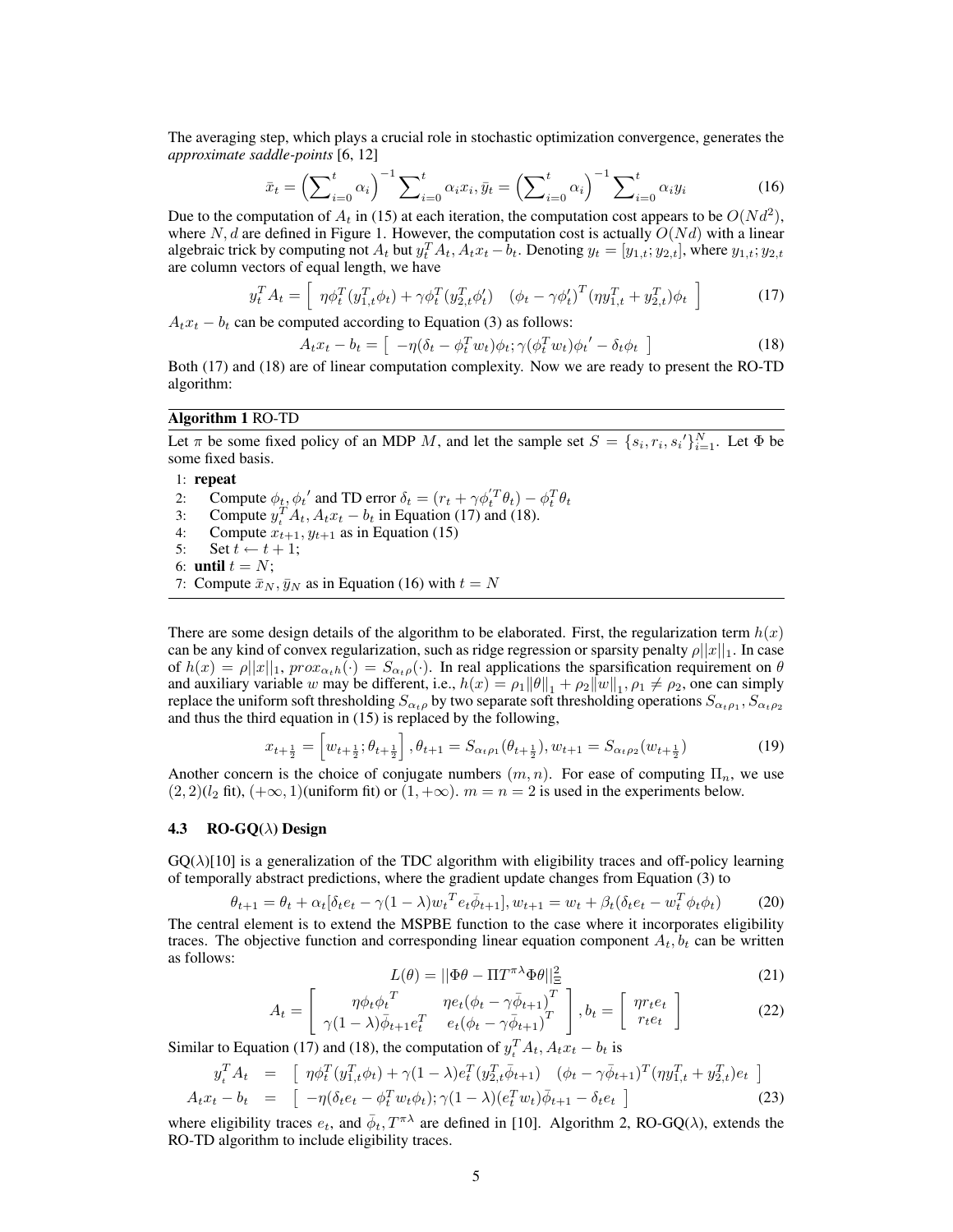## Algorithm 2 RO-GQ( $\lambda$ )

Let  $\pi$  and  $\Phi$  be as defined in Algorithm 1. Starting from  $s_0$ .

- 1: repeat
- 2: Compute  $\phi_t$ ,  $\bar{\phi}_{t+1}$  and TD error  $\delta_t = (r_t + \gamma \bar{\phi}_{t+1}^T \theta_t) \phi_t^T \theta_t$
- 3: Compute  $y_t^T A_t$ ,  $A_t x_t b_t$  in Equation (23).
- 4: Compute  $x_{t+1}$ ,  $y_{t+1}$  as in Equation (15)
- 5: Choose action  $a_t$ , and get  $s_{t+1}$
- 6: Set  $t \leftarrow t + 1$ ;
- 7: **until**  $s_t$  is an absorbing state;
- 8: Compute  $\bar{x}_t$ ,  $\bar{y}_t$  as in Equation (16)

#### 4.4 Extension

It is also worth noting that there exists another formulation of the loss function different from Equation (13) with the following convex-concave formulation as in [14, 6],

$$
\min_{x} \frac{1}{2} \|Ax - b\|_{2}^{2} + \rho \|x\|_{1} = \max_{\|A^{T}y\|_{\infty} \le 1} (b^{T}y - \frac{\rho}{2}y^{T}y)
$$

$$
= \min_{x} \max_{\|u\|_{\infty} \le 1, y} \left( x^{T}u + y^{T}(Ax - b) - \frac{\rho}{2}y^{T}y \right) \tag{24}
$$

which can be solved iteratively without the proximal gradient step as follows, which serves as a counterpart of Equation (15),

$$
x_{t+1} = x_t - \alpha_t \rho (u_t + A_t^T y_t) \quad , \quad y_{t+1} = y_t + \frac{\alpha_t}{\rho} (A_t x_t - b_t - \rho y_t)
$$

$$
u_{t+\frac{1}{2}} = u_t + \frac{\alpha_t}{\rho} x_t \quad , \quad u_{t+1} = \Pi_\infty (u_{t+\frac{1}{2}}) \tag{25}
$$

## 5 Convergence Analysis of RO-TD

**Assumption 1 (MDP)**[20]: The underlying Markov Reward Process (MRP)  $M = (S, P, R, \gamma)$  is finite and mixing, with stationary distribution  $\pi$ . Assume that  $\exists$  a scalar  $R_{\max}$  such that  $Var[r_t|s_t] \le$  $R_{\text{max}}$  holds w.p.1.

**Assumption 2 (Basis Function)**[20]:  $\Phi$  is a full column rank matrix, namely,  $\Phi$  comprises a linear independent set of basis functions w.r.t all sample states in sample set S. Also, assume the features  $(\phi_t, \phi'_t)$  have uniformly bounded second moments. Finally, if  $(s_t, a_t, s'_t)$  is an i.i.d sequence,  $\forall t, \|\phi_t\|_{\infty} < +\infty, \|\phi_t'\|_{\infty} < +\infty.$ 

Assumption 3 (Subgradient Boundedness)[12]: Assume for the bilinear convex-concave loss function defined in (14), the sets X, Y are closed compact sets. Then the subgradient  $y_t^T A_t$  and  $A_t x_t - b_t$  in RO-TD algorithm are uniformly bounded, i.e., there exists a constant L such that  $||A_t x_t - b_t|| \leq L, ||y_t^T A_t|| \leq L.$ 

**Proposition 1:** The approximate saddle-point  $\bar{x}_t$  of RO-TD converges w.p.1 to the global minimizer of the following,

$$
x^* = \arg\min_{x \in X} \|Ax - b\|_{m} + \rho \|x\|_{1}
$$
 (26)

Proof Sketch: See the supplementary material for details.

#### 6 Empirical Results

We now demonstrate the effectiveness of the RO-TD algorithm against other algorithms across a number of benchmark domains. LARS-TD [7], which is a popular second-order sparse reinforcement learning algorithm, is used as the baseline algorithm for feature selection and TDC is used as the off-policy convergent RL baseline algorithm, respectively.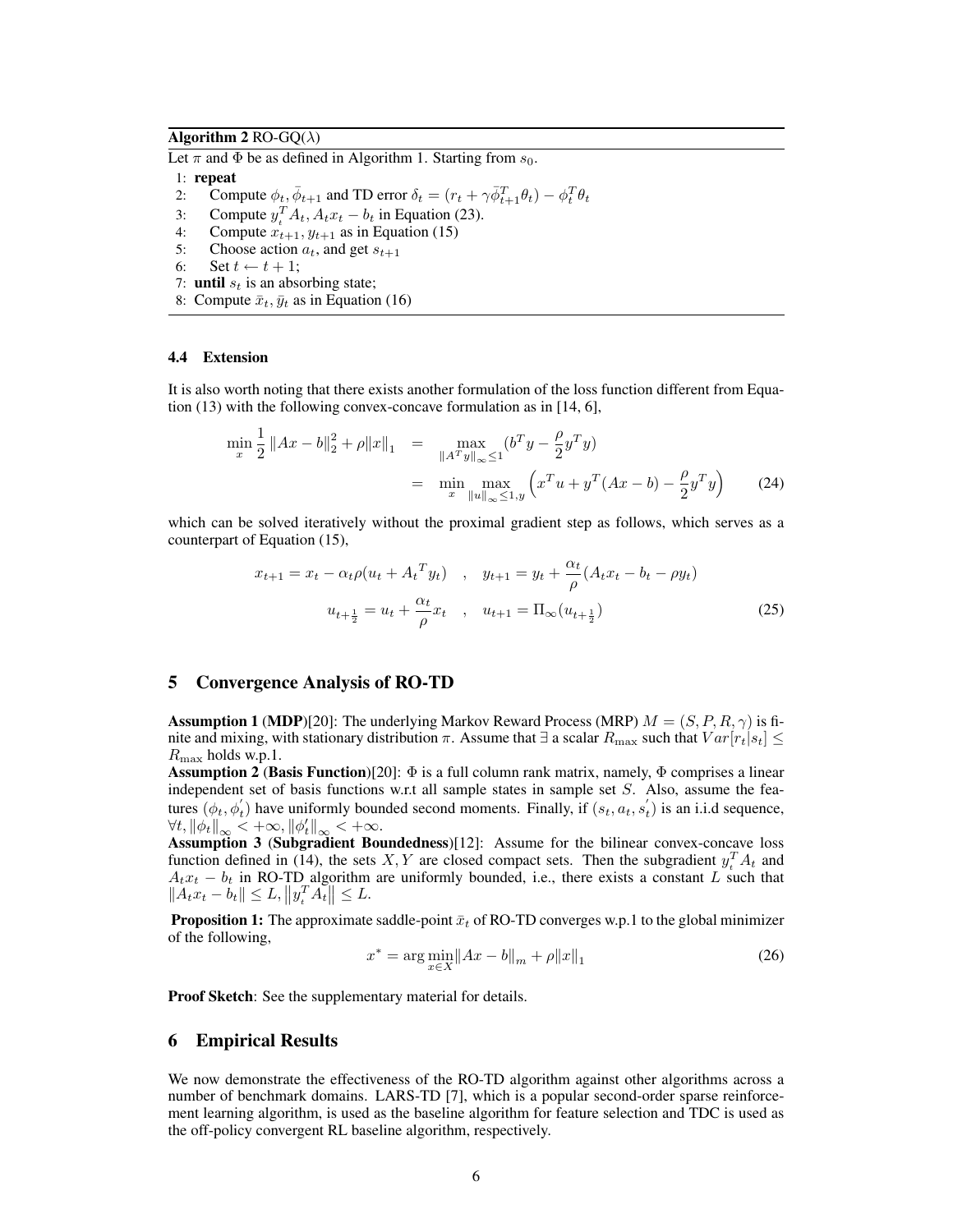

Figure 2: Illustrative examples of the convergence of RO-TD using the Star and Random-walk MDPs.

#### 6.1 MSPBE Minimization and Off-Policy Convergence

This experiment aims to show the minimization of MSPBE and off-policy convergence of the RO-TD algorithm. The 7 state star MDP is a well known counterexample where TD diverges monotonically and TDC converges. It consists of 7 states and the reward w.r.t any transition is zero. Because of this, the star MDP is unsuitable for LSTD-based algorithms, including LARS-TD since  $\Phi^T R = 0$ always holds. The random-walk problem is a standard Markov chain with 5 states and two absorbing state at two ends. Three sets of different bases  $\Phi$  are used in [20], which are tabular features, inverted features and dependent features respectively. An identical experiment setting to [20] is used for these two domains. The regularization term  $h(x)$  is set to 0 to make a fair comparison with TD and TDC.  $\alpha = 0.01$ ,  $\eta = 10$  for TD, TDC and RO-TD. The comparison with TD, TDC and RO-TD is shown in the left subfigure of Figure 2, where TDC and RO-TD have almost identical MSPBE over iterations. The middle subfigure shows the value of  $y_t^T(Ax_t - b)$  and  $||Ax_t - b||_2$ , wherein  $||Ax_t - b||_2$  is always greater than the value of  $y_t^T(Ax_t - b)$ . Note that for this problem, the Slater condition is satisfied so there is no duality gap between the two curves. As the result shows, TDC and RO-TD perform equally well, which illustrates the off-policy convergence of the RO-TD algorithm. The result of random-walk chain is averaged over 50 runs. The rightmost subfigure of Figure 2 shows that RO-TD is able to reduce MSPBE over successive iterations w.r.t three different basis functions.

#### 6.2 Feature Selection

In this section, we use the mountain car example with a variety of bases to show the feature selection capability of RO-TD. The Mountain car MDPis an optimal control problem with a continuous twodimensional state space. The steep discontinuity in the value function makes learning difficult for bases with global support. To make a fair comparison, we use the same basis function setting as in [7], where two dimensional grids of 2, 4, 8, 16, 32 RBFs are used so that there are totally 1365 basis functions. For LARS-TD, 500 samples are used. For RO-TD and TDC, 3000 samples are used by executing 15 episodes with 200 steps for each episode, stepsize  $\alpha_t = 0.001$ , and  $\rho_1 = 0.01$ ,  $\rho_2 =$ 0.2. We use the result of LARS-TD and  $l_2$  LSTD reported in [7]. As the result shows in Table 1, RO-TD is able to perform feature selection successfully, whereas TDC and TD failed. It is worth noting that comparing the performance of RO-TD and LARS-TD is not the focus of this paper since LARS-TD is not convergent off-policy and RO-TD's performance can be further optimized using the mirror-descent approach with the Mirror-Prox algorithm [6] which incorporates mirror descent with an extragradient [9], as discussed below.

| Algorithm      | LARS-TD           | RO-TD              | $l_2$ LSTD | <b>TDC</b> |  |
|----------------|-------------------|--------------------|------------|------------|--|
| Success(20/20) | $100\%$           | $100\%$            | $0\%$      | $0\%$      |  |
| Steps          | $142.25 \pm 9.74$ | $147.40 \pm 13.31$ | -          | -          |  |

Table 1: Comparison of TD, LARS-TD, RO-TD,  $l_2$  LSTD, TDC and TD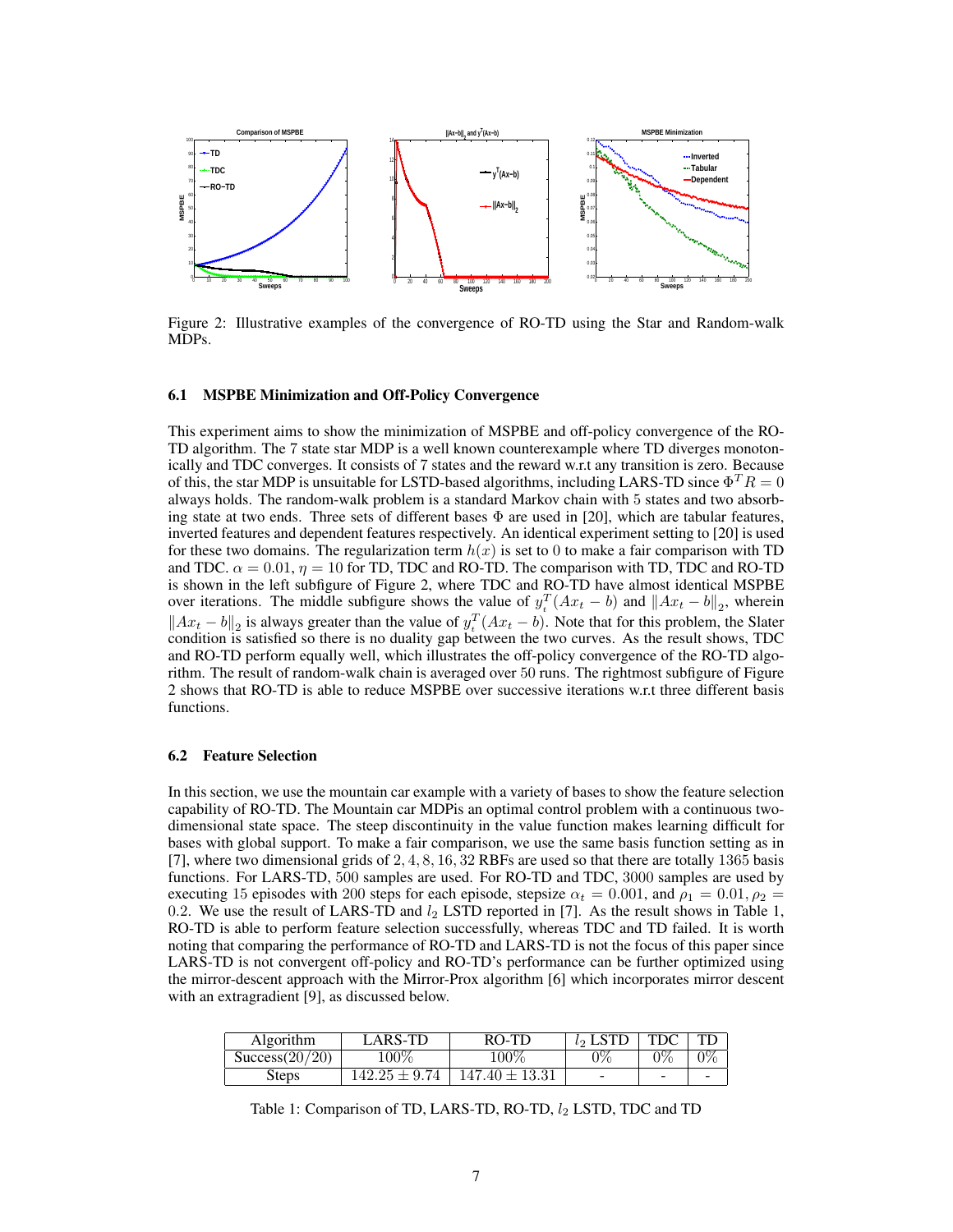| $Experiment\Method$ | $RO-GO(\lambda)$ | $GO(\lambda)$    | <b>LARS-TD</b> |
|---------------------|------------------|------------------|----------------|
| Experiment 1        | $6.9 \pm 4.82$   | $11.3 \pm 9.58$  |                |
| Experiment 2        | $14.7 \pm 10.70$ | $127.2 \pm 6.52$ |                |

Table 2: Comparison of RO-GQ( $\lambda$ ), GQ( $\lambda$ ), and LARS-TD on Triple-Link Inverted Pendulum Task showing minimum number of learning episodes.

#### 6.3 High-dimensional Under-actuated Systems

The triple-link inverted pendulum [18] is a highly nonlinear under-actuated system with 8 dimensional state space and discrete action space. The state space consists of the angles and angular velocity of each arm as well as the position and velocity of the car. The discrete action space is  $\{0, 5\}$ Newton,  $-5$ Newton $\}$ . The goal is to learn a policy that can balance the arms for  $N_x$  steps within some minimum number of learning episodes. The allowed maximum number of episodes is 300. The pendulum initiates from zero equilibrium state and the first action is randomly chosen to push the pendulum away from initial state. We test the performance of RO-GQ( $\lambda$ ), GQ( $\lambda$ ) and LARS-TD. Two experiments are conducted with  $N_x = 10,000$  and 100,000, respectively. Fourier basis [8] with order 2 is used, resulting in 6561 basis functions. Table 2 shows the results of this experiment, where  $RO-GQ(\lambda)$  performs better than other approaches, especially in Experiment 2, which is a harder task. LARS-TD failed in this domain, which is mainly not due to LARS-TD itself but the quality of samples collected via random walk.

To sum up, RO-GQ( $\lambda$ ) tends to outperform GQ( $\lambda$ ) in all aspects, and is able to outperform LARS-TD based policy iteration in high dimensional domains, as well as in selected smaller MDPs where LARS-TD diverges (e.g., the star MDP). It is worth noting that the computation cost of LARS-TD is  $O(Ndp^3)$ , where that for RO-TD is  $O(Nd)$ . If p is linear or sublinear w.r.t d, RO-TD has a significant advantage over LARS-TD. However, compared with LARS-TD, RO-TD requires fine tuning the parameters of  $\alpha_t$ ,  $\rho_1$ ,  $\rho_2$  and is usually not as sample efficient as LARS-TD. We also find that tuning the sparsity parameter  $\rho_2$  generates an interpolation between GQ( $\lambda$ ) and TD learning, where a large  $\rho_2$  helps eliminate the correction term of TDC update and make the update direction more similar to the TD update.

## 7 Conclusions

This paper presents a novel unified framework for designing regularized off-policy convergent RL algorithms combining a convex-concave saddle-point problem formulation for RL with stochastic first-order methods. A detailed experimental analysis reveals that the proposed RO-TD algorithm is both off-policy convergent and is robust to noisy features. There are many interesting future directions for this research. One direction for future work is to extend the subgradient saddlepoint solver to a more generalized mirror descent framework. Mirror descent is a generalization of subgradient descent with non-Euclidean distance [1], and has many advantages over gradient descent in high-dimensional spaces. In [6], two algorithms to solve the bilinear saddle-point formulation are proposed based on mirror descent and the extragradient [9], such as the Mirror-Prox algorithm. [6] also points out that the Mirror-Prox algorithm may be further optimized via randomization. To scale to larger MDPs, it is possible to design SMDP-based mirror-descent methods as well.

## Acknowledgments

This material is based upon work supported by the Air Force Office of Scientific Research (AFOSR) under grant FA9550-10-1-0383, and the National Science Foundation under Grant Nos. NSF CCF-1025120, IIS-0534999, IIS-0803288, and IIS-1216467 Any opinions, findings, and conclusions or recommendations expressed in this material are those of the authors and do not necessarily reflect the views of the AFOSR or the NSF. We thank M. F. Duarte for helpful discussions.